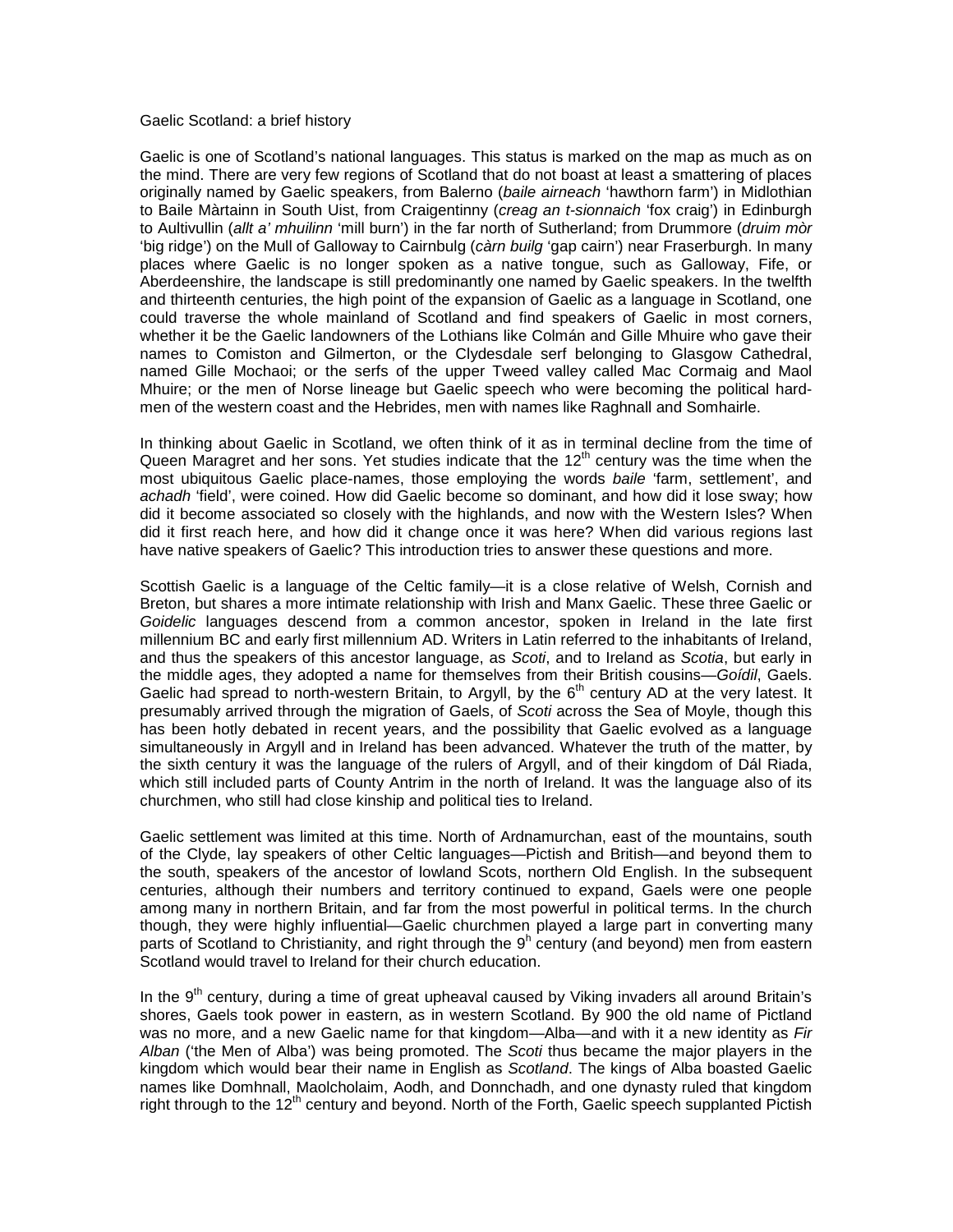entirely. South of it, the kings of Alba made conquest as far as the Tweed by 1018, and in their wake came nobles from the north and their retainers, bringing Gaelic speech into south-east Scotland.

This was not the only way in which Gaelic was expanding in Scotland at this time. The Vikings who had destabilised Britain so greatly in the  $9<sup>th</sup>$  century settled in great numbers along the northern and western seaboard. In many places they, and their Scandinavian language, were in the minority. Self-consciously hybrid communities sprang up, such as the Gall-Ghàidhil, 'Scandinavian Gaelic-speakers', who went on to colonise the south-west of Scotland, giving it its name, Galloway (later confined to one portion of the south-west), and peppering the landscape with Gaelic place-names. By the  $12<sup>th</sup>$  century, too, Scandinavian noblemen in the west had Gaelic nicknames, and could speak Gaelic, from Dublin to the Outer Hebrides. These men, with their Viking names like Oláfr, Ljodr, Ívarr, Thorketill were the new Gaels of the central middle ages. Their descendants, as MacAmhlaibh, MacLeòid, MacÌomhair, MacCorcadail, and many others, would be the lordly families of the later middle ages and early modern period. During the course of the 12<sup>th</sup> and 13<sup>th</sup> centuries, the western isles that had been most thoroughly settled by Scandinavians—Skye, Barra, the Uists, Harris and Lewis—began to become Gaelic-speaking communities, both through the increasing use of Gaelic by the ruling elite, and through less perceptible changes further down the social scale as well.

This period—the 12<sup>th</sup>, 13<sup>th</sup> and 14<sup>th</sup> centuries—was one in which the great Gaelic families were founded and began to make their fortunes. Families like Clann Dòmhnaill, descendants of Scandinavian Gaels, who ruled as lords of the Isles for 200 years; but also like the Frasers (na Frisealaich), who drew their descent from Anglo-Norman settlers from south of the Forth; or the earls of the Lennox, whose ancestor bore the Old English name Ælwine. The Campbells saw themselves as descendants of northern Britons (indeed, of Arthur!) and of Normans, as well as of Gaels. To be a Gael, in the middle ages, then, was to be a speaker of Gaelic—it was not a racial or ethnic tag. Gaelic clans looked to multiple lands for their ancestry, not just the Highlands.

For at this time, prior to the 14<sup>th</sup> century, the Highlands did not exist as a concept. But this very same period saw the circumstances which would bring in the Highland-Lowland divide now so familiar to us, and restrict and then reduce the sway of Gaelic speech. For although the kings of Alba, the kings of the Scots, still boasted of their Gaelic and Irish ancestry, they were progressive Europeans as well, bringing in new religious structures and monastic orders from England and the Continent; opening up the central belt and east coast to trade through the establishment of urban enterprise zones—the burghs—and changing fundamentally the way land and lordship operated. The personnel who effected these changes in many areas—Clydesdale, for instance, or Fife—were largely drawn from furth of Scotland. In burghs and in the church, the majority language came to be, over the course of the 13<sup>th</sup> and 14<sup>th</sup> centuries, the language we now know as lowland Scots, but which was then simply *Inglis*, English. Though burghs like Perth or Elgin must have had many Gaels working and living in them, most burghs did not. So too the great monasteries like Lindores or Arbroath were staffed largely by people who spoke the language which gave rise to Scots.

A map of burghs and new monasteries founded during this period is a telling one: the borders, the central belt, the east coast are dotted with new foundations, the western seaboard and the highlands on the whole are bare. Divergent cultures, as well as divergent speech zones, were emerging. From the 14<sup>th</sup> and 15<sup>th</sup> century, too, Inglis—Scots—was becoming an increasingly official language, and especially a language of law. By the  $16<sup>th</sup>$  century, even those great Gaelic magnates who patronised, and indeed composed, Gaelic poetry used Scots for their correspondence, and for their tombstones. Not only in regional and in economic terms, but now in terms of domain of use, Gaelic was receding. As a token of this, take the printing press—the maker of early modernity. A few religious books were printed in Gaelic in the  $16^{th}$  and  $17^{th}$ centuries, but it would not be until the end of the  $18<sup>th</sup>$  century before Gaelic culture as a whole embraced the Gaelic printed word.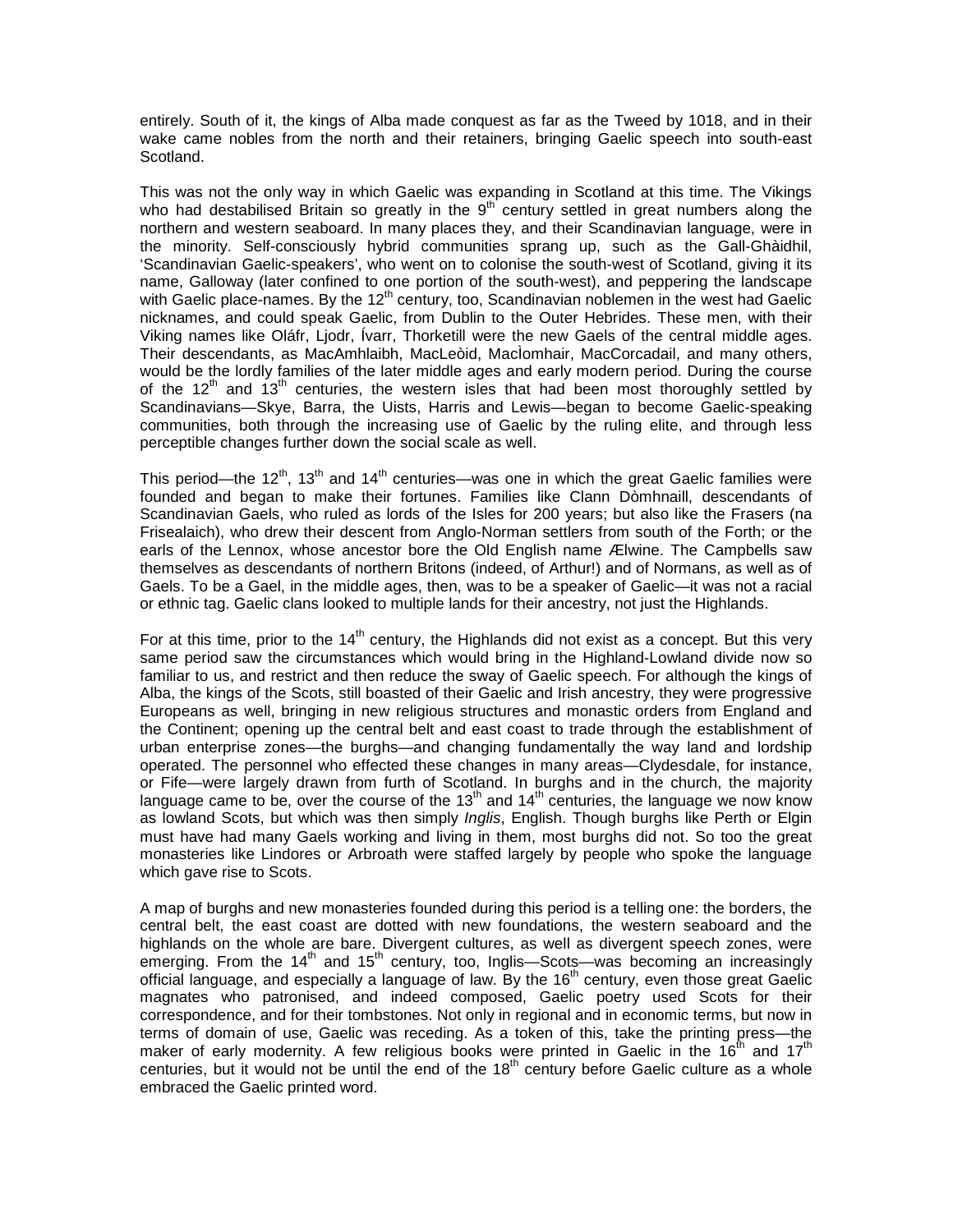None the less, the divide between Gael and lowlander was never a chasm. Throughout the early modern period, individuals and families moved between both zones and both cultures. Towns like Perth, Stirling, Aberdeen had long-standing relationships with Gaelic-speaking hinterlands which were close at hand. In the  $15<sup>th</sup>$  century the lords of the isles were as often in their seats in Inverness and Dingwall as in Islay. The family whose hands scribed the most important manuscript of the Gaelic middle ages, the  $16<sup>th</sup>$  century Book of the Dean of Lismore, boasted notary publics; in this manuscript, Gaelic poems are rendered in the spelling conventions of lowland Scots. Noble families highland and lowland married within their class as much as their culture. Political alliances such as those which wracked Scotland during the Covenanting Wars and the Jacobite Risings were made across the divisions of speech and community. It is important, too, that for these communities, Gaelic remained a high register language associated with culture and learning. Even in a place like Aberdeen Grammar School in the  $16<sup>th</sup>$  century, Gaelic (though not Scots) was an accepted medium of conversation, alongside Latin and French.

Later, successive defeats of movements and individuals who seemed tied to Gaelic culture produced a sense of unease for Gaels, and of disenfranchisement within the Scottish and British nations. The  $18<sup>th</sup>$  century saw matters change in several dramatic ways at once. The defeat of Charles Edward Stuart at Culloden led to the targeting of images of Gaelic culture—the pipes, the tartan cloth—and thus their closer identification with that culture. The 'discovery' of Ossian led to the elevation of Gaelic imagery within Scottish culture, and to the opening up of the highlands to tourism and the infection of the Scottish imagination with the fading relics of the Gaelic past. Gaelic culture became in the late  $18^{th}$  and through the  $19^{th}$  century ever more closely bound in to a wider Scottish identity, but it did so as a culture of the past, and through images more than through words.

At the very same time, modern Gaels were on the move, changing their locations and their horizons, and in the process modernising their culture. Gaels from the Highlands became mainstays of the British Army, helping to forge the British Empire, whilst other Gaels were thrown by economic downturn, famine and rapacious landlordism onto the ebb-tide of emigration. Some of these émigrés made for other lands: North America, Australia, New Zealand. More migrated to Scotland's emergent industrial cities in search of work. Dundee, Edinburgh, Glasgow, and also London, became hosts to large Gaelic communities. These communities were of the highlands yet modern too. Their songs and Gaelic Societies were often nostalgic for the homeland, but could also be feverishly patriotic or enthusiastic for the new, whether it be steamboats or electoral reform. They were increasingly literate, and fuelled a burgeoning Gaelic publishing industry of books and periodicals. If the twelfth century saw the greatest extent of Gaelic in Scotland, the 19<sup>th</sup> century saw the greatest numbers of speakers, and many of them, increasingly, lived in the lowlands, in towns and in cities.

But a language needs more than sheer numbers to survive. The final decades of the  $19<sup>th</sup>$  century saw successful struggles by Gaels for land rights in the wake of savage clearances and brutal landlordism, but it also saw the end of the fragile experiments in Gaelic-medium education, as the Education Act of 1872 brought in English as the sole medium of teaching. Subsequent reforms to allow Gaelic as a subject did not address the fundamental problem. Excluded as a language of law, and now of education, Gaelic was increasingly confined to the family, the croft and the kirk. Gaels who might have become literate in the  $19<sup>th</sup>$  century would have less opportunity to do so in the 20<sup>th</sup>. The Gaels who populated the regiments would also take their disproportionate toll on the killing fields of the Great War.

Against a sombre backdrop of decline, the past four decades have seen increasingly significant attempts to change the status of Gaelic and its fate. Migration, exclusion (partial or full) from education and legal usage, the decline in established religion, and the rise of English literacy and the media all continued to take their toll on Gaelic and its communities through the 20th century, to say nothing of the globalisation that affects all local communities in the 21st. Regions which entered the 20<sup>th</sup> century with solid Gaelic-speaking neighbourhoods, such as the Lennox, Arran, Easter Ross, Perthshire, Southern Argyll, left it with at best a rare, aged speaker still remaining.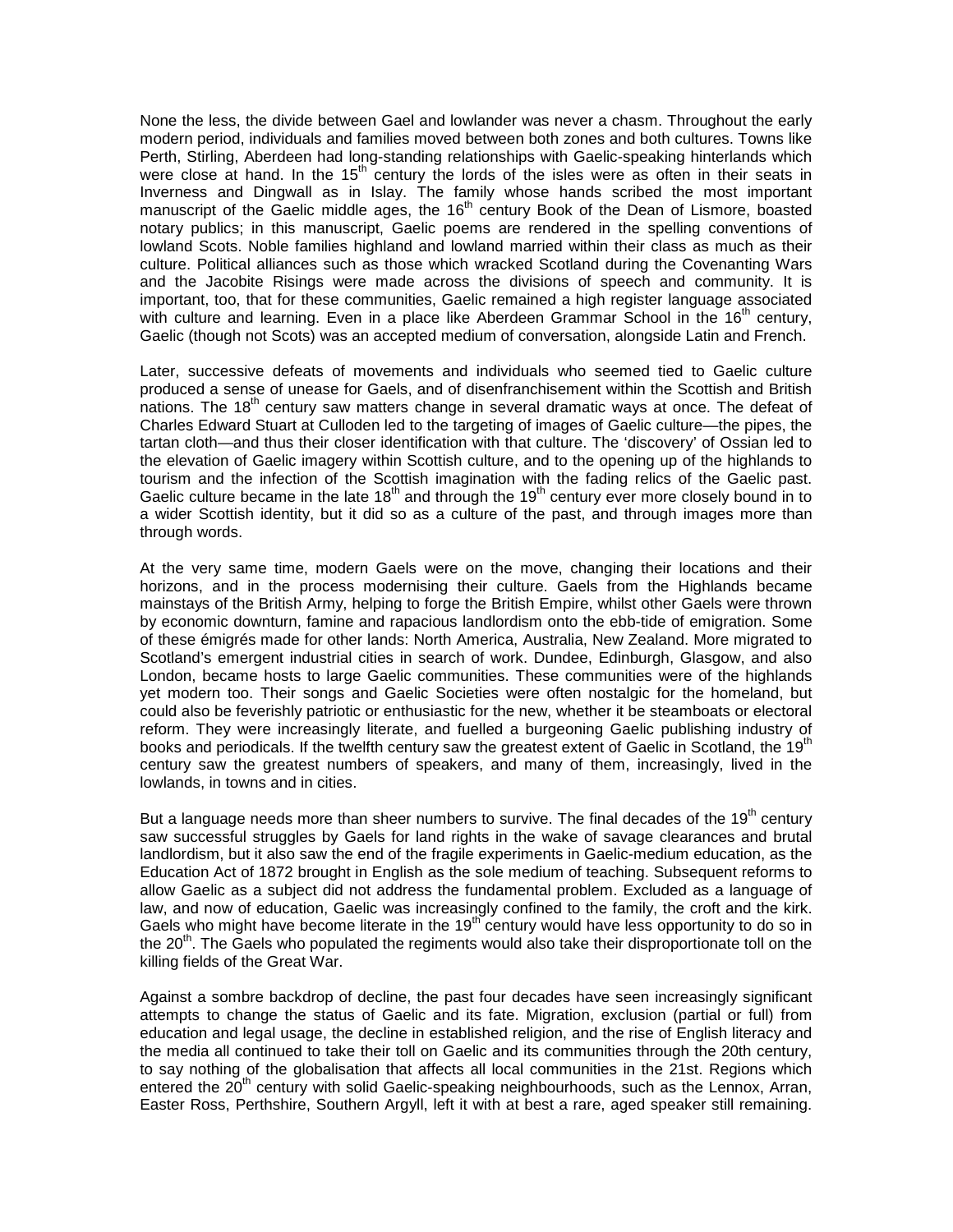More and more, the mainland has ceded Gaelic to English speech, and the Hebrides have become the stronghold of Gaelic. And yet a slow but steady change in fortunes has marked the last half-century. Struggles to secure a modicum of Gaelic presence in the media (especially radio and television), to increase and consolidate Gaelic-medium education, and to secure Gaelic's status in law, have been partially successful. Gaelic signs now mark the offices of the Scottish parliament, along the High Street to the castle, where once Gaelic-speaking kings reigned, and along the streets the Perthshire poet and Edinburgh resident Donnchadh Bàn Mac an t-Saoir walked two centuries ago. In Glasgow's west end, not far from the Broomielaw where countless Gaels once alighted from ships from the west, the first full Gaelic-medium school has been established. There have never been more or better opportunities for those without Gaelic to learn it. Not for many decades have there been so many good and often gainful opportunities for those with Gaelic to use it.

Professor Thomas Owen Clancy Chair of Celtic Head of Department of Celtic Head of the Centre for Scottish and Celtic Studies University of Glasgow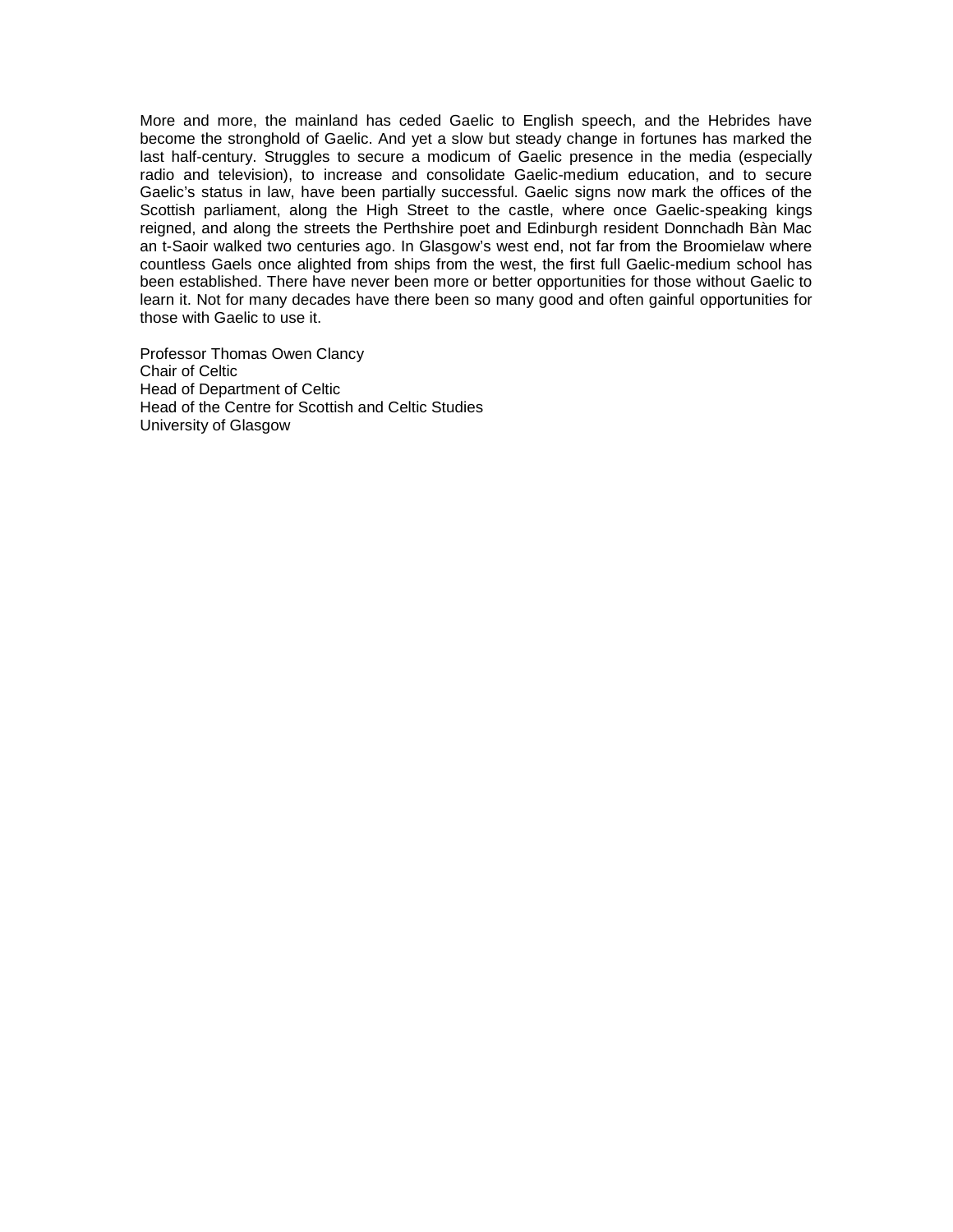## **Alba agus a' Ghàidhlig: eachdraidh ghoirid**

'S e a' Ghàidhlig aon de chànanan nàiseanta na h-Alba. Tha an inbhe nàiseanta seo ri aithneachadh gu follaiseach air mapa na dùthcha, agus glè bheag de cheàrnaidhean rin lorg ann aig nach eil co-dhiù dòrlach de dh'àiteannan a fhuair an ainm o thùs bho Ghaidheil: o Bhail' Àirneach an Lodainn (Balerno) gu ruige Baile Mhàrtainn an Uibhist a Deas; o Chreag an t-Sionnaich an Dùn Èideann (Craigentinny) gu Allt a' Mhuilinn fada mu thuath ann an Dùthaich MhicAoidh; no bho Dhruim Mhòr air Maol Ghallghallaibh gu Càrn Builg faisg air Baile nam Frisealach san taobh an-ear. Fiù 's ann am pàirtean den dùthaich anns nach cluinnear Gàidhlig dhùthchasach tuilleadh, mar Ghallghallaibh, Fìofa, no Siorrachd Obar-dheathain**,** 's i a' Ghàidhlig as motha thug buaidh air ainmeachadh cruth na tire.

Anns an dara 's an treas linn deug, agus rèim na Gàidhlig aig a h-àirde, gheibhte luchd-labhairt a' chànain ann an cha mhòr gach oisean de mhòrthìr na h-Alba, air bilean gach cuid uachdarain is ìochdarain: uaislean mar Chólman is Gille Mhuire ann an Lodainn (a thug an ainm do Chomiston agus Gilmerton an Dùn Èideann); no tràillean mar MhacCormaig is Maol Mhuire à Srath Thuaidh, no Gille Mo-chaoi a bha cuinglichte aig Cathair-eaglais Ghlaschu. Gun luaidh air na Raghnallan is na Somhairlean a bha a' gabhail seilbh le làmhachas làidir air a' chosta an-iar agus ann an Innse Gall – uaislean a bhuineadh do shliochd Lochlannach ach làn an cinn aca de Ghàidhlig.

Is tric a smaoinichear air a' Ghàidhlig mar chànan air an tàinig sìor chrìonadh o linn na Bànrinn Mairearad agus Mhaolcholuim Ceann-mòir (c.1050) 's an cuid mhac. Ach tha rannsachadh ag innse gur ann feadh an dara linn deug a chaidh cuid de na hainmean àite Gàidhlig as cumanta a chruthachadh, ainmean le *baile* no *achadh*. Ciamar a fhuair a' Ghàidhlig a leithid de phrìomhachas, agus dè bu choireach gun do chaill i a rèim? Cuin a thàinig an cànan dhan dùthaich an-toiseach co-dhiù, agus ciamar a dh'atharraich i as dèidh sin? Ciamar a fhuair i buintealas cho domhain leis na "Highlands" agus mu dheireadh leis na h-Eileanan Siar? Dè cho fada is a mhair a' Ghàidhlig ann an diofar cheàrnaidhean den dùthaich?...

Amaisidh an cùnntas seo air freagairtean a thoirt dha na ceistean sin uile.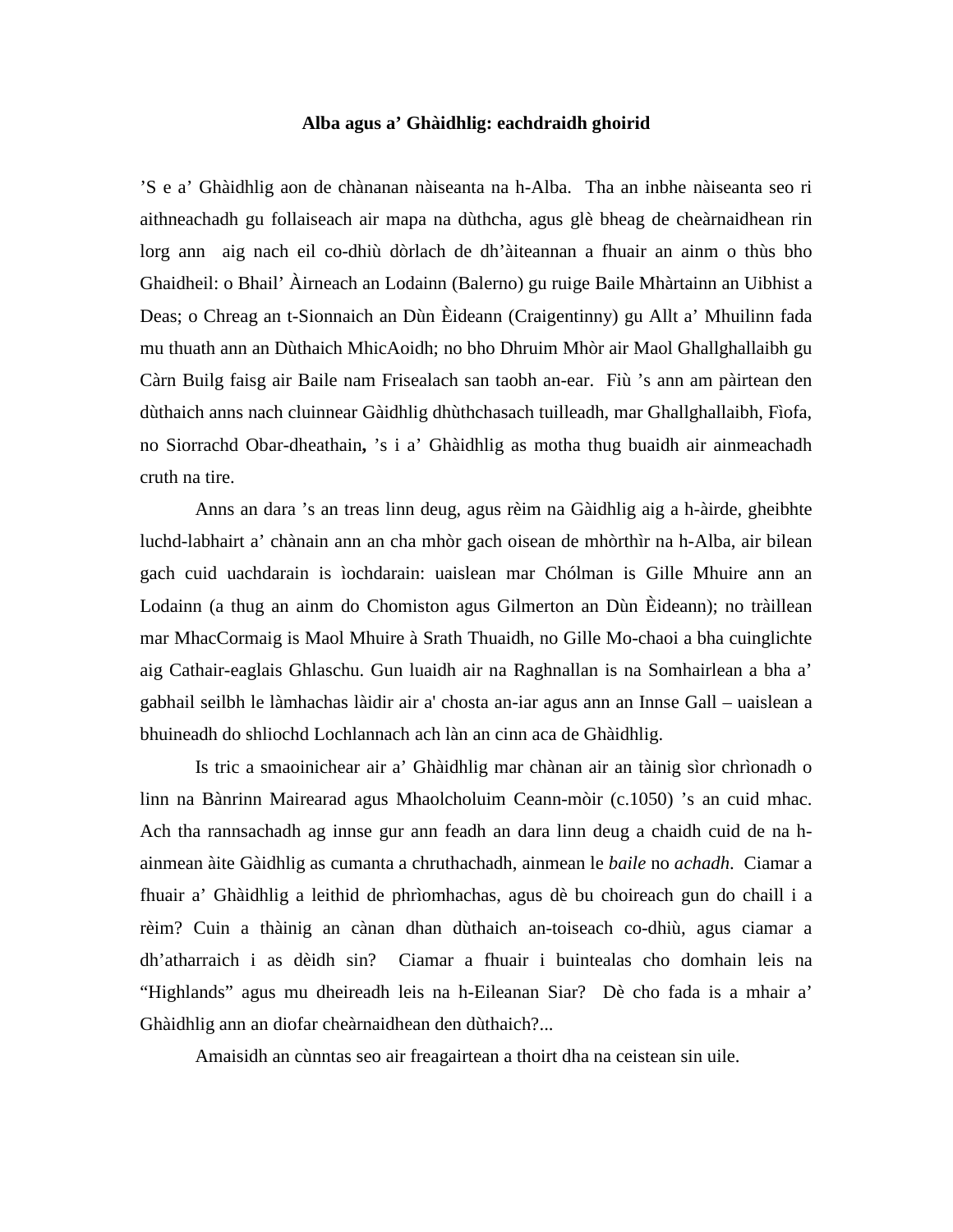\*\*\*\*\*

'S e a' Ghàidhlig aon de na cànanan ceilteach. Tha buintealas aice ris a' Chuimris, a' Chòrnais agus cànan na Breatainn Bhig anns an Fhraing, ach 's iad Gàidhlig na h-Èireann (a' Ghaeilge) agus Gàidhlig Eilean Mhanainn as dlùth-chàirdiche rithe. Shìolaich na trì teangannan "Goidelic" seo o chànan-tobrach a bhathar a' bruidhinn ann an Èirinn anmoch sa chiad mhìle-bliadhna ro Chrìost agus tràth sa chiad mhìle-bliadhna as dèidh Chrìost. 'S e "Scoti" a bha aig sgrìobhadairean Laideann air luchd-labhairt a' chànain seo, agus "Scotia" a bha aca air Èirinn, ach tràth sna Meadhan Aoisean ghabh iad ainm orra fhèin a thog iad bho na Ceiltich Bhreatannach (no Sheann-Chuimreach): "Goídil", 's e sin, "Gaidheil".

Anns an t-6mh linn – air a' char as anmoiche – bha an cànan seo ga bruidhinn ann an Earra-Ghaidheal. Dh'fhaodadh gun do thachair seo mar thoradh air in-imrich shluaghan Scotach às Èireann, ach tha am beachd seo air a bhith air a chur gu dùbhlan o chionn ghoirid agus cuid a' cumail a-mach gun do sgaoil an t-Seann Ghàidhlig ann an Èirinn agus ann an Earra-Ghaidheal aig a' cheart aon àm. Ach is cinnteach co-dhiù gum b' i an cànan a bha aig luchd riaghlaidh Earra-Ghaidheal anns an t-6mh linn agus aig an rìoghachd aca, Dàl Riata (rìoghachd a bha a' gabhail a-staigh pàirtean de dh'Antraim, an Èirinn a Tuath). 'S i cuideachd a bha aig luchd eaglais Dhàl Riata, aig a robh ceanglaichean poilitigeach is cinneadail dlùth ri Èirinn. Aig an àm sin bha luchd labhairt na Seann Ghàidhlig air an cuairteachadh le sluaghan aig a robh cànanan ceilteach eile (Pioctais agus Breatannais), tuath air Àird nam Murchan, an ear air beanntannan Bhraid Albann, agus deas air Abhainn Chluaidh. Nas fhaide deas buileach bha muinntir a bha a' bruidhinn na Seann Bheurla Tuathail (a' chainnt às an tigeadh a' Bheurla Ghallda). Tro na linntean a lean, chaidh àireamhan luchd na Gàidhlig am meud agus dh'at na crìochan aca gu sear 's gu tuath, ach cha b' iad an sluagh a bu chumhachdaiche ann am Breatann a Tuath fhathast. Bha buaidh air leth làidir aca san Eaglais, ge-tà, agus gu dearbh b' e Gaidheil a thug iompachadh Crìostail air sgaoiltich mhòra den dùthaich.

B' ann anns an 9mh linn, rè nan ùpraidean mòra a dh'adhbharaich teachd gu tìr ainneartach nan Lochlannach air còrsaichean Bhreatainn, a fhuair na Gaidheil làmh-anuachdair taobh an ear na dùthcha a bharrachd air an taoibh siar. As dèidh 900 cha robh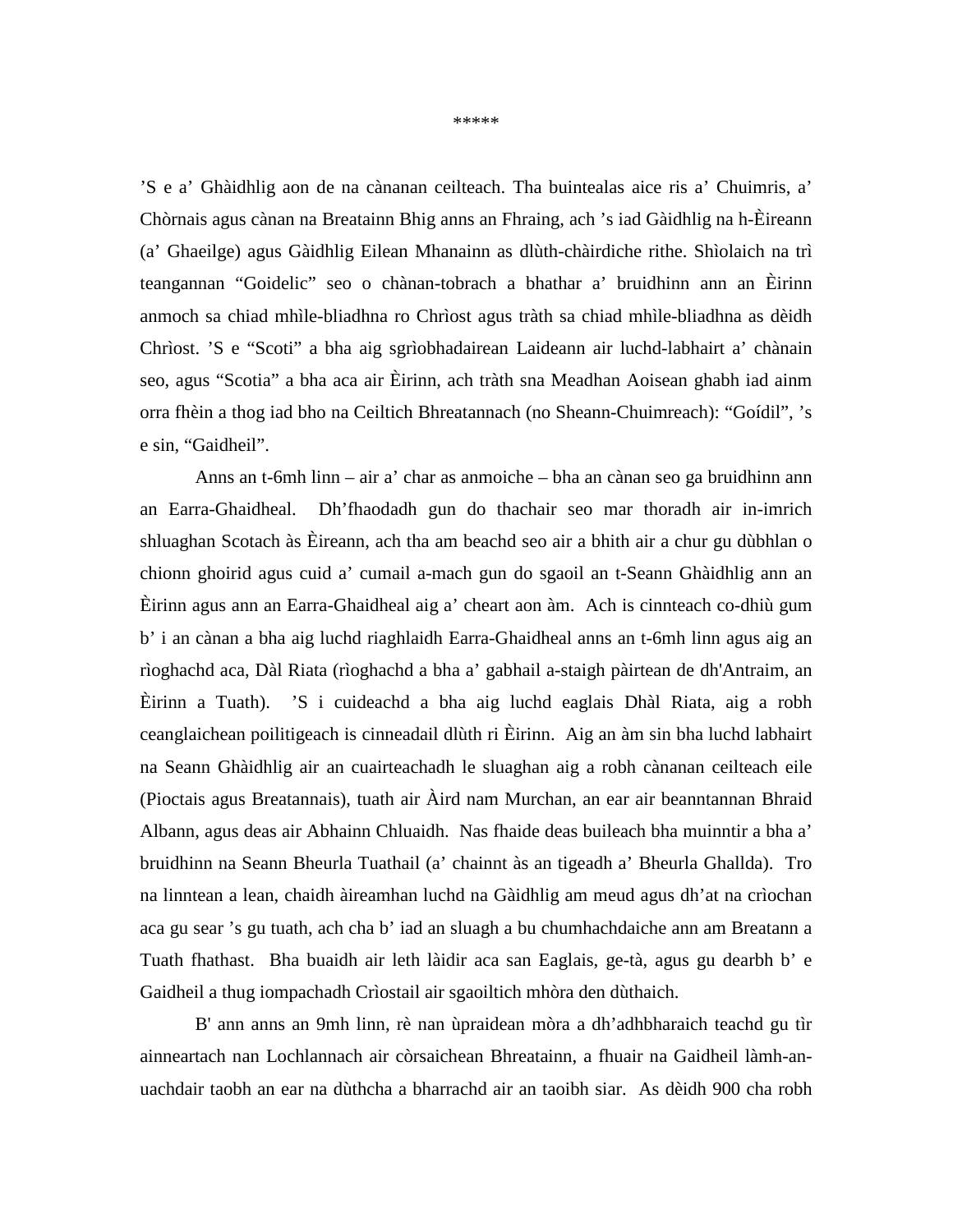guth air seann rìoghachd nam Pioctach, agus ainm ùr Gàidhlig a-nise ga chur air: "Alba", no "Scotia" san Laideann. B' iad na "Scotaich", na Gaidheil, a-nis an sluagh a bu chumhachdaile san rìoghachd, rìoghachd ris an canadh muinntir na Beurla "Scotland". Bha ainmean Gàidhlig air rìghrean Alba, mar Dhòmhnall, Maolcholaim, Aodh is Donnchadh, agus chùm an aon sliochd greim air riaghladh na dùthcha chun an dara linn deug agus na dhèidh. Tuath air Abhainn Fhoirthe, chaidh an cànan pioctach a-mach à bith buileach, 's a' Ghàidhlig a' sìor sgaoileadh; deas air an abhainn, cheannsaich rìghrean Alba an dùthaich gu ruige Abhainn Thuaidh ann an 1018, agus nan lorg thàinig uaislean a thug leotha a' Ghàidhlig gun cheann an earra-dheas.

Cha b' e sin an aon dòigh, ge-tà, a sgaoil a' Ghàidhlig tron dùthaich aig an àm sin. Bha na Lochlannaich air Breatann gu lèir a chur air udal san 9mh linn, agus thuinich iad gu lìonmhor air na costaichean siar agus tuath. Gu math tric cha bhiodh annta ach beagchuid, agus dh'èirich coimhearsnachdan cothlaimte às a seo, aig a robh dà chultar le chèile: na "Gall-ghaidheil" ("Gaidheil Lochlannach"), mar eisimpleir, a ghluais a-steach gu ceann an iar-dheas na dùthcha air an tug iad an t-ainm "Gallghallaibh", agus a chuir breacadh de dh'ainmean Gàidhlig eile air a' cheàrnaidh. Anns an dara linn deug, bha Gàidhlig aig na h-uaislean Lochlannach san àird an iar, o Bhail' Ath Cliath gu Innse Gall, agus farainmean Gàidhlig orra, a bharrachd air deagh ainmean Lochlannach mar Oláfr, Ljodr, Ívarr no Thorketill. B' iad seo Gaidheil Ùra nam Meadhan Aoisean, agus b' ann bhuapasan a thigeadh cuid de shliochdan mòra uasal nam Meadhan Aoisean anmoch: Clann 'Ic Amhlaibh, Clann 'Ic Leòid, Clann 'Ic Ìomhair, Clann 'Ic Corcadail. Tron dara 's an treas linn deug, mar a bu làidire a dh'fhàs an cànan am measg an luchd riaghlaidh, agus tro atharrachaidhean cultarail nas fhalaichte am measg an t-sluaigh fhèin, chaidh na h-eileanan siar sam bu phailte a thuinich na Lochlannaich – an t-Eilean Sgitheanach, Uibhist is Barraigh, Leòdhas is Na Hearadh – gu bhith nan coimhearsnachdan Gàidhlig.

B' ann anns na Meadhan Aoisean anmoch – an dara, an treas is an ceathramh linn deug – a stèidhicheadh is a shoirbhich na teaghlaichean mòra Gàidhlig: fineachan mar Chlann Dòmhnaill – sliochd Ghaidheil Lochlannach a chum smachd air na h-Eileanan Siar fad dà cheud bliadhna mar Thighearnan nan Eilean. Ach cuideachd cinnidhean mar na Frisealaich, aig a robh sinnsreachd Anglo-Normach bho thaobh a deas na Foirthe; no iarlan Leamhnachd, is sinnsear aca air a robh ainm Seann Bheurla, Aelwine. Bha na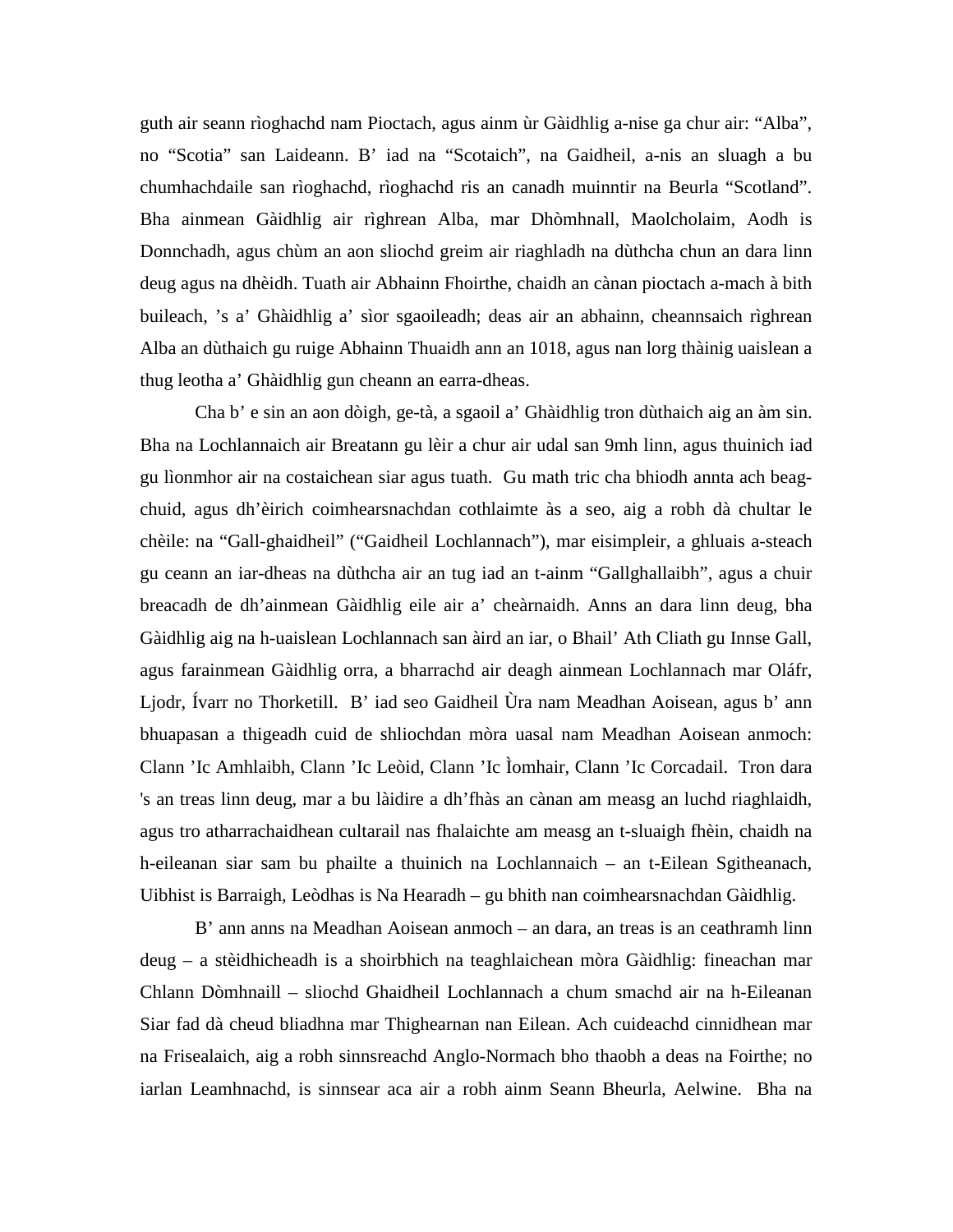Caimbeulaich a' tagairt dhaibh fhèin freumhaichean Tuath-Bhreatannach (air ais gu Rìgh Artair fhèin, ma b' fhìor), a thuilleadh air fuil Normach agus Ghàidhlig. Gu follaiseach, cha b' e suaicheantas cinneadail a bha ann an 'Gaidheal' anns na Meadhan Aoisean idir – 's e bha ann an Gaidheal duine sam bith aig a robh Gàidhlig, agus 's ann bho iomadach ceàrnaidh a bharrachd air a' Ghaidhealtachd againne a bha na fineachan Gaidhealach a' faighinn an cuid dualchais.

Gu dearbh aig an àm seo, sìos chun a' cheithreamh linn deug, cha robh a leithid a rud ann ris "a' Ghaidhealtachd" ann an inntinn dhaoine idir, ach bha atharrachaidhean gan cur an sàs san rìoghachd às an èireadh gun dèante sgaradh eadar "Gaidhealtachd" agus "Galltachd" (no "Hielands" is "Lawlands"). Oir air cho moiteil is a bha rìghrean Alba às an sinnsearachd Gàidhlig is Èireannach, bha iad nan Eòrpaich adhartach cuideachd, 's iad a' tàladh òrduighean manachail ùra agus structaran clèireach ùra bho Shasainn is Tìr-Mòr na h-Eòrpa; a' fosgladh crios meadhanach na dùthcha agus an costa an ear gu malairt le bhith a' cur air chois ionadan- iomairt ùra: na bailtean mòra (no "burghs"); agus ag atharrachadh gu tur mar a bha am fearann ga àiteach is ga riaghladh. Agus ann an tòrr àiteannan, mar Dhail Chluaidh no Fìofa, 's ann bho thaobh a-muigh crìochan na rìoghachd a thàinig cuid mhòr dhe na daoine a chuir an sàs na hatharrachaidhean seo. Tron treas linn deug ' s an ceathramh, anns na burghan agus san Eaglais, dh'èirich prìomh chànain ùr: "a' Bheurla Ghallda", "Albais" no "Scots" a chanadh sinne rithe, ach cha robh oirre aig an àm sin ach "Inglis" fhèin. Bha Gaidheil rim faighinn ag obair ann am feadhainn de na bailtean malairteach, leithid Pheairt no Eilgin, ach cha robh anns a' mhòrchuid. Chithear bho mhapa de na bailtean 's manachainnean ùra mar a bha dà chultar agus dà roinnean cànain a-nise a' nochdadh anns an dùthaich: tha na h-ionadan ùra rim faicinn anns na Crìochan, anns a' Chrios Mheadhanach, agus air an Taobh an Ear, ach tha an Costa an Iar agus "a' Ghaidhealtachd" buileach bàn.

Tron chòigeamh linn deug bha "Inglis" a' sìor fhàs gu bhith na chànan oifigeil, 's i gu h-àraidh na chànan lagha. Nuair a ruigeas sinn an siathamh linn deug is ise an cànan a chleachdas na h-uachdarain mhòra Ghaidhealach nan cuid litrichean agus air leacan uaghach, fiù 's an fheadhainn sin a bha moiteil às an dualchas litreachais aca 's a' cumail bhàrd Gàidhlig. Bha a' chànain a' crìonadh: cha robh an seasamh eaconomach no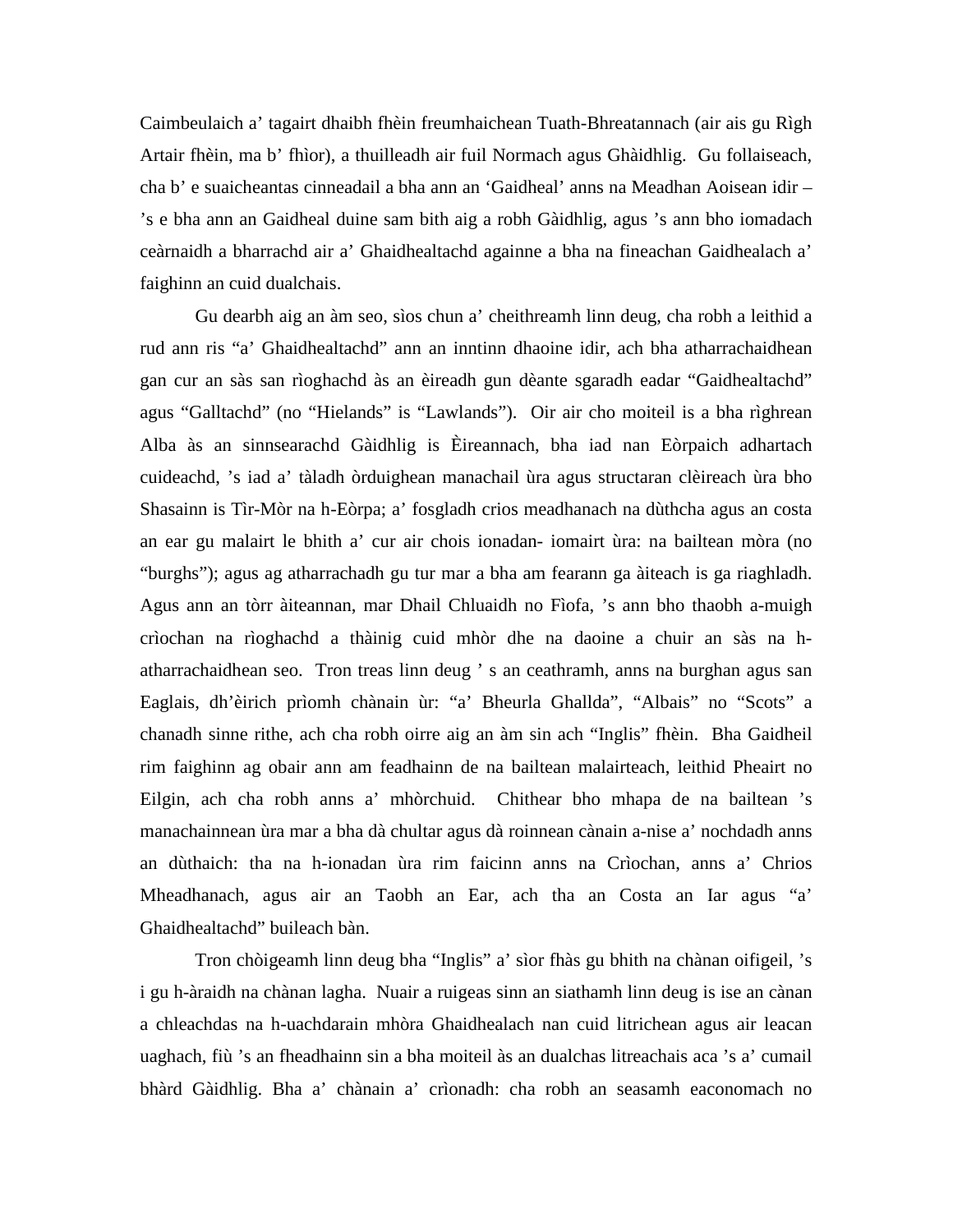poilitigeach aice a b' àbhaist, cha robh i sgaoilte air feadh na dùthcha tuilleadh, agus cha robh a luchd labhairt ga cleachdadh ann an uidhir de shuidheachaidhean na bu mhò. Dh'èirich clò-bhualadh, teicneòlas ùr iongantach an t-saoghail nuadh-aimsirich, ach chaidh an cothrom ùr seo an ìre mhath seachad air a' Ghàidhlig – nochd leabhar spioradail no dhà anns an t-siathamh linn deug gun teagamh, ach cha b' ann gu deireadh an ochdamh linn deug a ghabh saoghal na Gàidhlig air fad ris an fhacal chlò-bhuailte.

Ge-tà cha b' e clais mhòr gun drochaid idir a dh'èirich eadar a' Ghaidhealtachd 's a' Ghalltachd. Rè nan Aoisean Nuadh-aimsireach tràth, bha gach cuid daoine fa leth agus teaghlaichean a' sìor ghluasad eadar an dà chultar 's an dà cheàrnaidh. Bha ceanglaichean fhathast aig bailtean mar Pheairt, Sruighlea agus Obar-dheathain ris na coimhearsnachdan dùthchail Gàidhlig a bha faisg orra. 'S e teaghlach de luchd lagha a bha a' dol eadar Laideann, Gàidhlig agus a' Bheurla Ghallda nan cuid obrach, a chuir ri chèile, tràth san t-siathamh linn deug, an làmh-sgrìobhainn Ghàidhlig as cudromaiche ro Aonadh nan Crùn: Leabhar Deadhan Lios-Mòr; agus 's ann a rèir nòsan litreachaidh cànan na Galldachd a sgrìobh iad sìos a' bhàrdachd Ghàidhlig a tha na dhuilleagan. Bha teaghlaichean uasal Gaidhealach is Gallda a' pòsadh taobh a-staigh chrìchean clas sòisealta, 's cha b' ann a rèir chrìchean coimhearsnachd no cànain a-mhàin. Agus thàinig Gaidheil agus Goill le chèile airson sabaid air gach taobh de dh'aimhreitean poilitigeach mòra an t-seachdamh is an ochdamh linn deug: cogaidhean nan Cobhanantach agus arana-mach nan Seumasach. Rè na h-ùine sin bha a' Ghàidhlig air a faicinn fhathast mar chànan a bha ceangailte le àrd-chultar is foghlam. Ann an Sgoil Ghràmair Obar-Dheathain anns an t-16mh linn, mar eisimpleir, bhathar a' gabhail rithe mar mheadhan deasbaid còmhla ri Laideann is Fraingis, ged nach robh a' Bheurla Ghallda fhèin ceadaichte.

Ach tro na linntean sin, cha do shoirbhich le iomairtean poileatagach is creidimh aig an robh buintealas follaiseach ris a' Ghaidhealtachd, agus dh'fhàgar na Gaidheil a' faireachdainn mar shluagh gu robh iad air an iomall agus a dhìth cumhachd taobh astaigh Alba agus Bhreatainn. Anns an ochdamh linn deug, an cois Chùl Lodair, thug an Riaghaltas ionnsaigh air cuid de shamhlaidhean cultarail nan Gaidheal mar a' phìob 's am breacan. Trithead bliadhna as dèidh sin, fo bhuaidh nan sgrìobhaidhean aig Seumas "Oisean" Mac A' Phearsain, chaidh prìomhachas is cliù ùr a thoirt do dh'ìomhaigheachd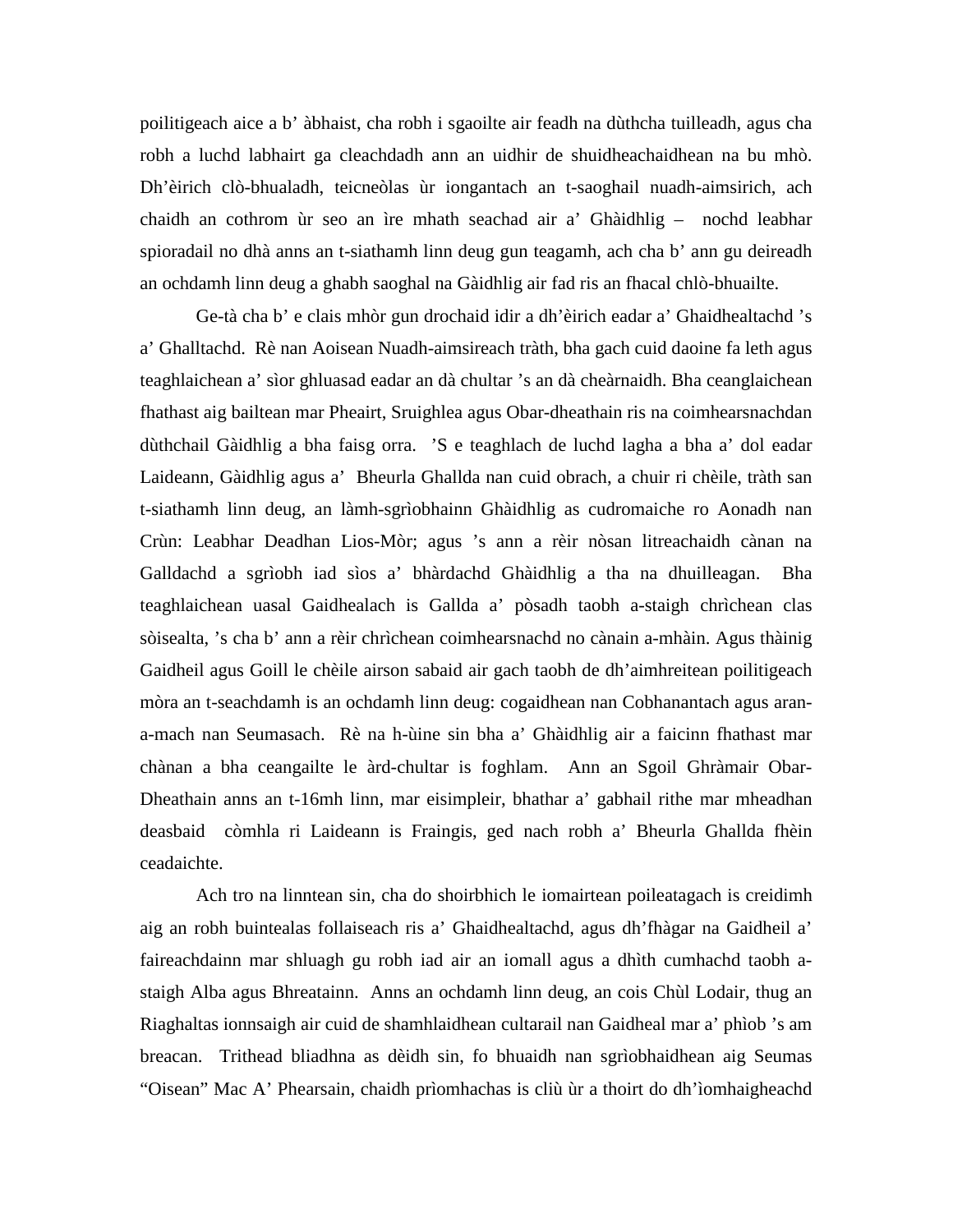Ghaidhealach ann an cultar na h-Alba, 's a' Ghaidhealtachd aig an aon àm ga fosgladh gu turasachd. Tron naoidheamh linn deug chaidh an dàimh eadar cultar nan Gaidheal agus suaicheantas fèin-aithne nan Albannach a dhaingneachadh, ach b' ann fo riochd seann chultar romansach le sùil mheallta air na linntean gaisgeil o shean, agus tro ìomhaighean seach tron chànan fhèin a bha a-nise ga chur air dìmeas.

Anns an dà-rìribh, ge-tà, 's ann a bha na Gaidheil a' sìor leantail fhàireannan ùra. Bha pàirt iomraiteach aig cuid anns an Arm Bhreatannach agus sgaoileadh na h-Ìmpireachd, ach gu leòr eile gan sguabadh thall thairis fo bhochdainn no gort, no fo làmhachas làidir nan uachdaran. Rinneadh imrich gu costaichean ùra – Aimerigea a Tuath, Astràlia, Sealainn Nuadh – agus cuideachd gu na bailtean mòra mu dheas: Dùn Deagh, Dùn Èideann, Glaschu, Lunnainn. Dh'fhàs coimhearsnachdan mòra anns na bailtean sin, agus Comannan Gaidhealach nan cois, a bhiodh gun teagamh air uairean a' toirt sùil làn cianalais air a' Ghaidhealtachd, ach a bha cuideachd beò is tagrach nan aois nuadh-aimsireil fhèin: bragail moiteil às an Ìmpireachd, 's a' faighinn tlachd is togail à rudan 's beachdan ùra: am bàta smùid, còirichean bhòtaidh is eile. Sgaoil comas sgrìobhaidh 's leughaidh, agus mu dheireadh thall chaidh foillseachadh Gàidhlig na ghnìomhachas fàsmhor soirbheachail. Ma bha sgapadh na Gàidhlig air a bhith aig a hàirde san dara linn deug, 's ann anns an naoidheamh linn deug a bu phailte luchd labhairt a' chànain, is deagh chuid aca sin a' tàmh air Ghalldachd.

Ach cha leòr àireamhan luchd labhairt a-mhàin airson cànan a chumail fallain beò. Anmoch san naoidheamh linn deug, tro aimhreit agus strì phoilitigeach, thàinig piseach air cor nan croitearan air Ghaidhealtachd agus dh'èirich misneachd ùr am measg nan Gaidheal, as dèidh fhuadachan brùideil agus aintighearnas uachdaran. Ach chuir Achd an Fhoghlaim 1872 stad air fàs tiomach foghlam Ghàidhlig, agus Beurla a-nis ga sparradh mar an aon chànain foghlaim a bha ceadaichte sna sgoiltean ùra. Bho thoiseach an 20mh linn chaidh ceumannan beaga a dhèanamh ann a bhith a' ceadachadh teagasg na Gàidhlig mar chuspair anns an àrdsgoil, ach cha robh annta sin ach suip bheaga. B' e cnag na cùise gum b' fhada o bha a' Ghàidhlig air a diùltadh mar chànan lagha no riaghlaidh, agus gu robh i a-nise air a mùchadh mar chànan foghlaim 's air a cuingleachadh dhan teaghlach, dhan chroit agus dhan eaglais a-mhàin. Sgaoil cothroman foghlam dhan t-sluagh air fad, ach bhiodh e na bu dorra do na Gaidheil a bhith a' fàs